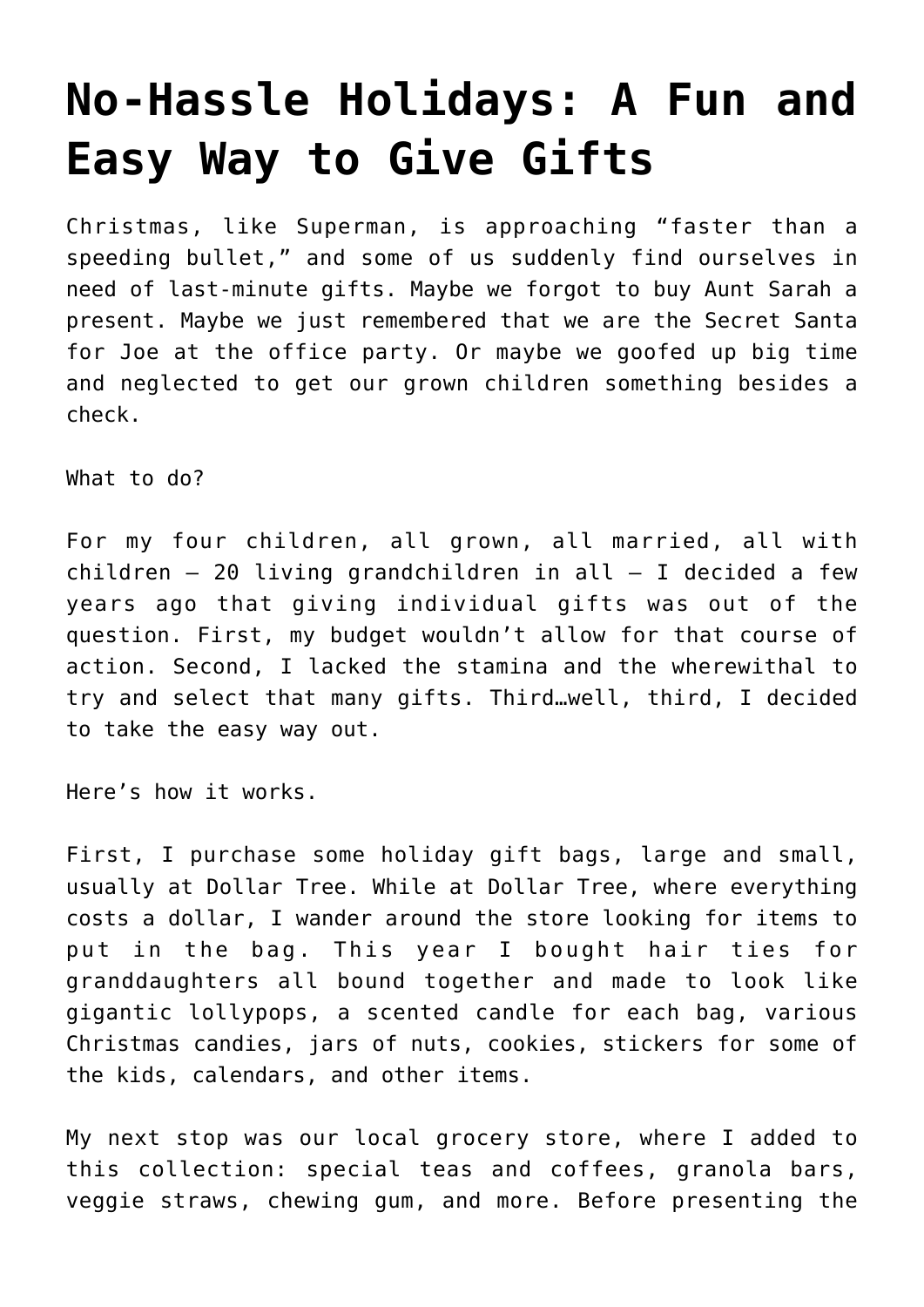gift bags to each family, I'll use a smaller bag to house a couple of nice cheeses, crackers, miniature oranges, and a bottle of champagne for the adults and a bottle of sparkling cider – or two, for the larger families. Put a card on top and I'm done. The kids love digging through the treats, and the adults can enjoy Brie and champagne on New Year's Eve.

Using the same approach, we can make specialty gift bags. Aunt Sarah has two cats, Cristobel and Jo-Jo, and dotes on them as if they were her children. For her little tribe, we grab a small gift bag, head for our local pet store, and hit the cat aisle, where we buy catnip, toy mice, edible treats, nutritious foods, bowls for eating and drinking, and a cat calendar for Aunt Sarah.

Joe at the office is a bruiser, 6'2", 180 lbs., and in terrific shape. But when we ask around, we discover his greatest joy in life is reading and literature.

So what do we do?

Here is what we don't do. We don't give him a book.

Joe may have already read that book. Worse, he may dislike the subject or the author.

No – here we have a couple of choices.

First, we can give Joe a gift card from a local bookshop. If we don't have a bookshop in our vicinity, we give him an Amazon gift card. (Readers, I operated a bookshop for 20 years. Please shop local if you can.) When we present Joe with the card, we are giving him that opportunity treasured by all bibliophiles: to search out and buy the book he wants to read. For years, when my kids asked me what I wanted for Christmas, I'd ask for a bookshop gift card. They thought it was impersonal; I thought it was grand.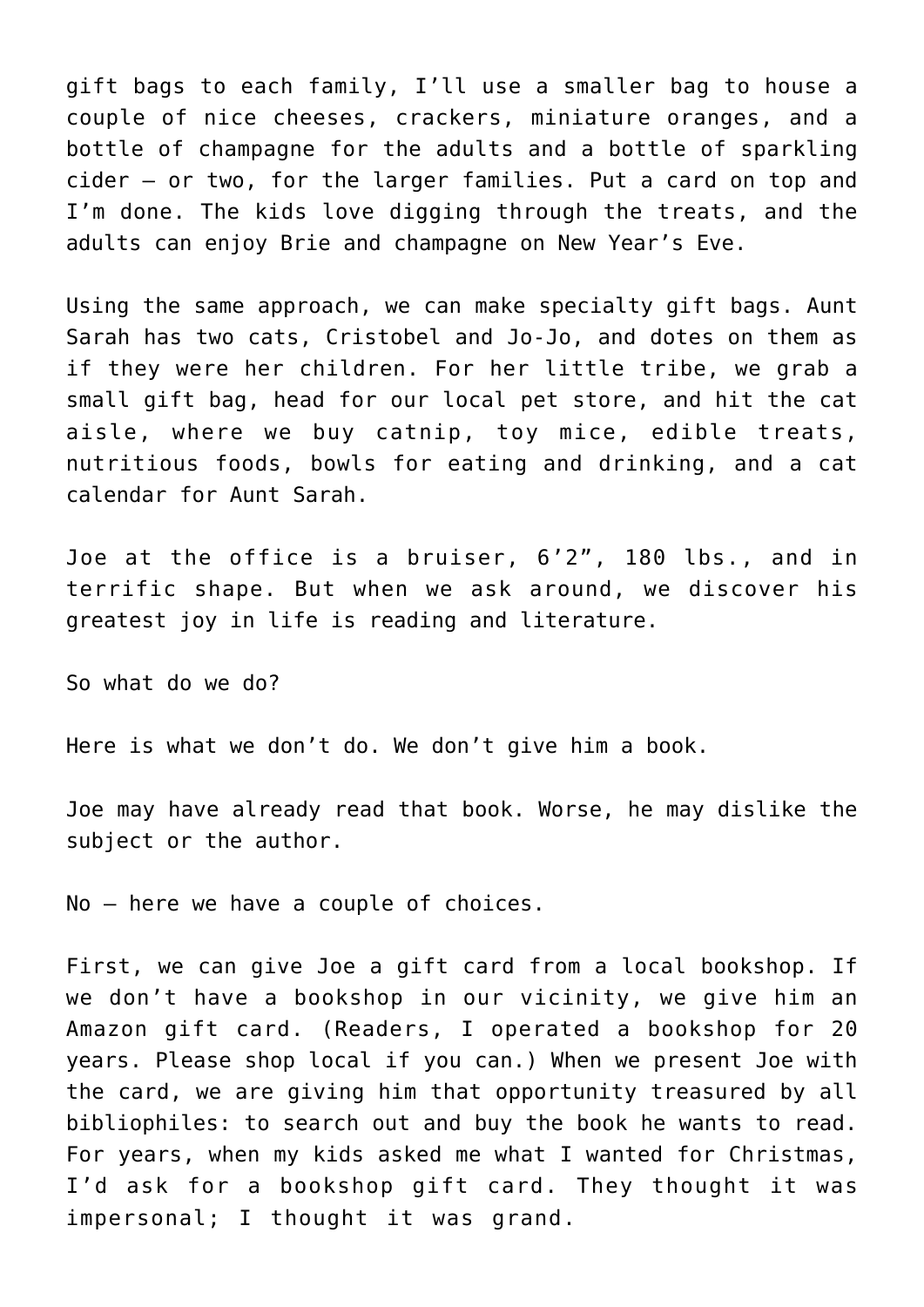But suppose you want something more personal than a gift card. Perhaps you find Joe attractive. Perhaps you want him to know that some thought went into your gift. Perhaps you just object to gift cards.

Back we go to the holiday gift bags.

Visit that local bookshop, but skip the books. Look instead at the knick-knacks they have for lit-lovers like Joe: coffee cups with literary quotations, calendars, plaques, journals, and so on. Fill a gift bag with such trinkets. If the store doesn't have what you want, go online to Amazon or to such sites as "the [Literary Gift Company,](https://us.theliterarygiftcompany.com)" and have them ship you everything from socks to umbrellas, all with a literary theme. Throw in some nice tea or coffee, and you've done your job. Joe will be a happy man.

One last tip: stock up on boxes of tea, various edible treats, a few bottles of reasonably priced wine, some cheese and crackers, and a few gift bags, just in case you've forgotten someone in your gift giving. If you have all the bases covered, then you can enjoy these gifts yourself through the New Year.

So there you have it. No wrapping, no worrying, no fuss. Just fun.

Merry Christmas, Happy Hanukkah, and Happy New Year to all!

*Dear Readers,*

—

*Big Tech is suppressing our reach, refusing to let us advertise and squelching our ability to serve up a steady diet of truth and ideas. Help us fight back by [becoming a](https://www.chroniclesmagazine.org/subscribe/)*